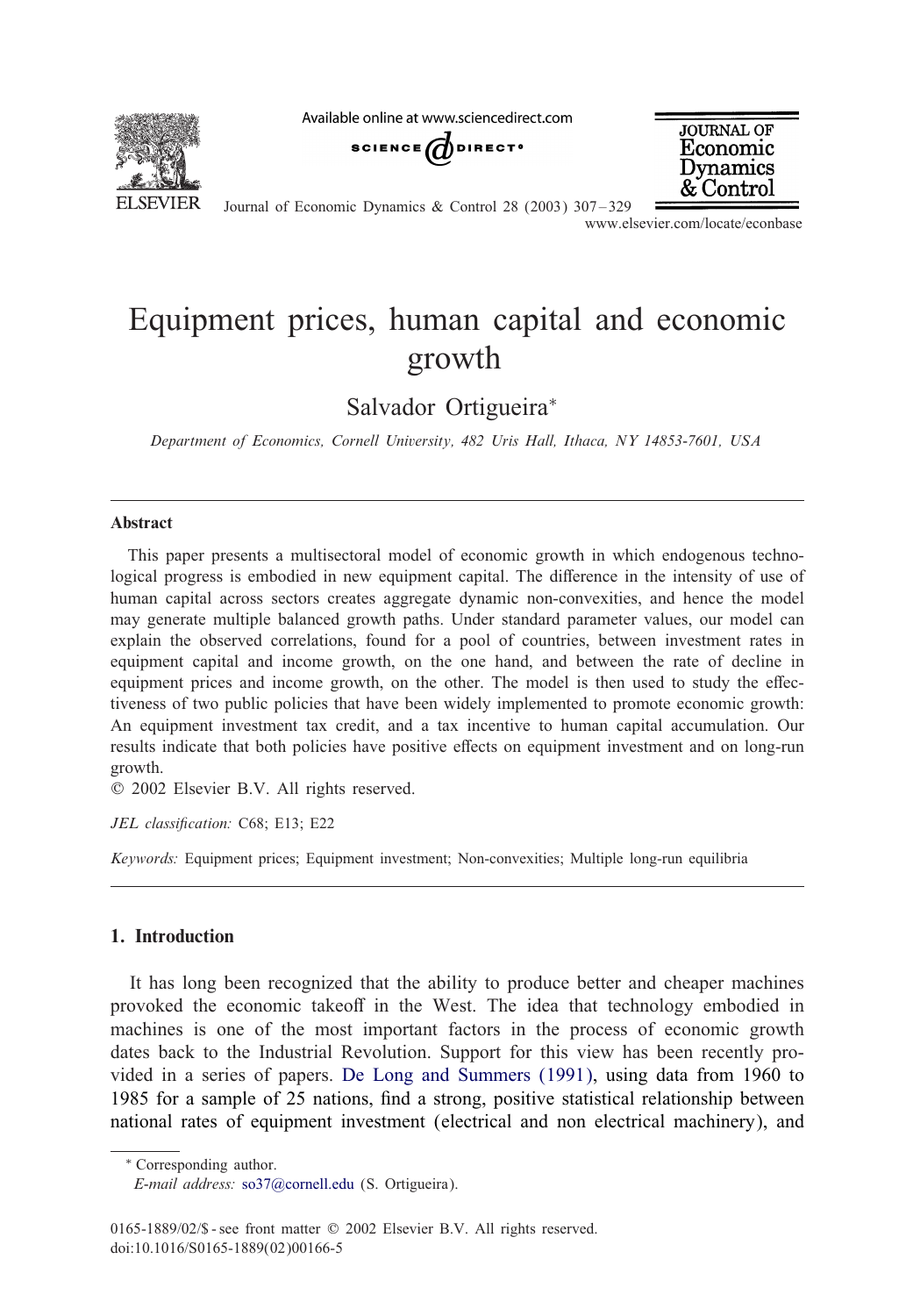productivity growth. Moreover, they also conclude that this association is causal, that is, higher equipment investment drives a faster economic growth. Structures inve[stment](#page--1-0) [has, ho](#page--1-0)wever, an insignificant effect on growth. These authors show that the pattern for equipment prices across countries also seems to maintain an unambiguous relation with economic growth. Countries with lower equipment prices invest more in equipment capital, and then enjoy a more rapid growth. Furthermore, countries with faster economic growth a[re those that underwent sh](#page--1-0)arper declines in equipment prices. Jones (1994), using data for 65 countries for the same period, 1960 –1985, reaches similar conclusions. He includes the relative price of equipment in a growth regression, and finds a strong, negative relationship between growth and equipment prices.

In postwar U.S. economy, the most striking observations on equipment investment, as pointed out by Greenwood et al. (1997), are the decline of the relative price of [equipment at an average](#page--1-0) annual rate of more than 3 percent, and the increase of the equipment-to-GNP ratio. The decline in the relative price of equipment has been interpreted as an improvement in the supply conditions of equipment goods, relative to final output. In other words, the production of equipment goods has experienced a faster technological change than the production of final output. Following this line, Greenwood et al. (1997) propose a model featuring exogenous technological change in the production of new equipment. More specifically, the amount of equipment that can be purchased for one unit of output increases at an exogenous rate. The model is then calibrated for the U.S. economy, and used to study the role of investment-specific technological change as an engine of growth. In their model, however, the relative price of equipment and its rate of change are exogenously set. Thus, since this price is not determined by equilibrium conditions, the long-run equipment investment rate, and the growth rate are trivially pinned down.

The main aim in this paper is to show that the endogenization of investment-specific technological change may have important consequences on the equilibrium dynamics. Indeed, when the relative price of equipment is endogenized, it depends on a ratio of marginal productivities, which in turn depends on the stock of wealth in the economy, and on the allocation of inputs across production sectors. The decision on how much to invest in equipment goods depends crucially on its relative price. When this latter price is high, it is optimal to produce final output with relatively more labor and less equipment. The low demand for equipment restrains technological change in the equipment-goods sector, thus preventing equipment prices from falling. The equilibrium dynamics then leads the economy to a long-run equilibrium with high equipment prices and no growth. On the contrary, when the price of equipment is low, the high demand for equipment goods fosters technical change. The equilibrium dynamics then leads to a long-run equilibrium with falling equipment prices and sustained growth in per capita income. As follows from these arguments, the composition of the initi[al stock](#page--1-0) [of wealth, through its](#page--1-0) effects on the initial price of equipment goods, is an important determinant of the process of growth. Thus, having access to a technology that enables the production of cheaper equipment goods does not guarantee that it will be used in equilibrium, and hence it is not a sufficient condition for sustained growth.

This idea is presented in a standard endogenous growth model based on the Uzawa (1965)–Lucas (1988) framework. The new ingredient in this paper is that physical